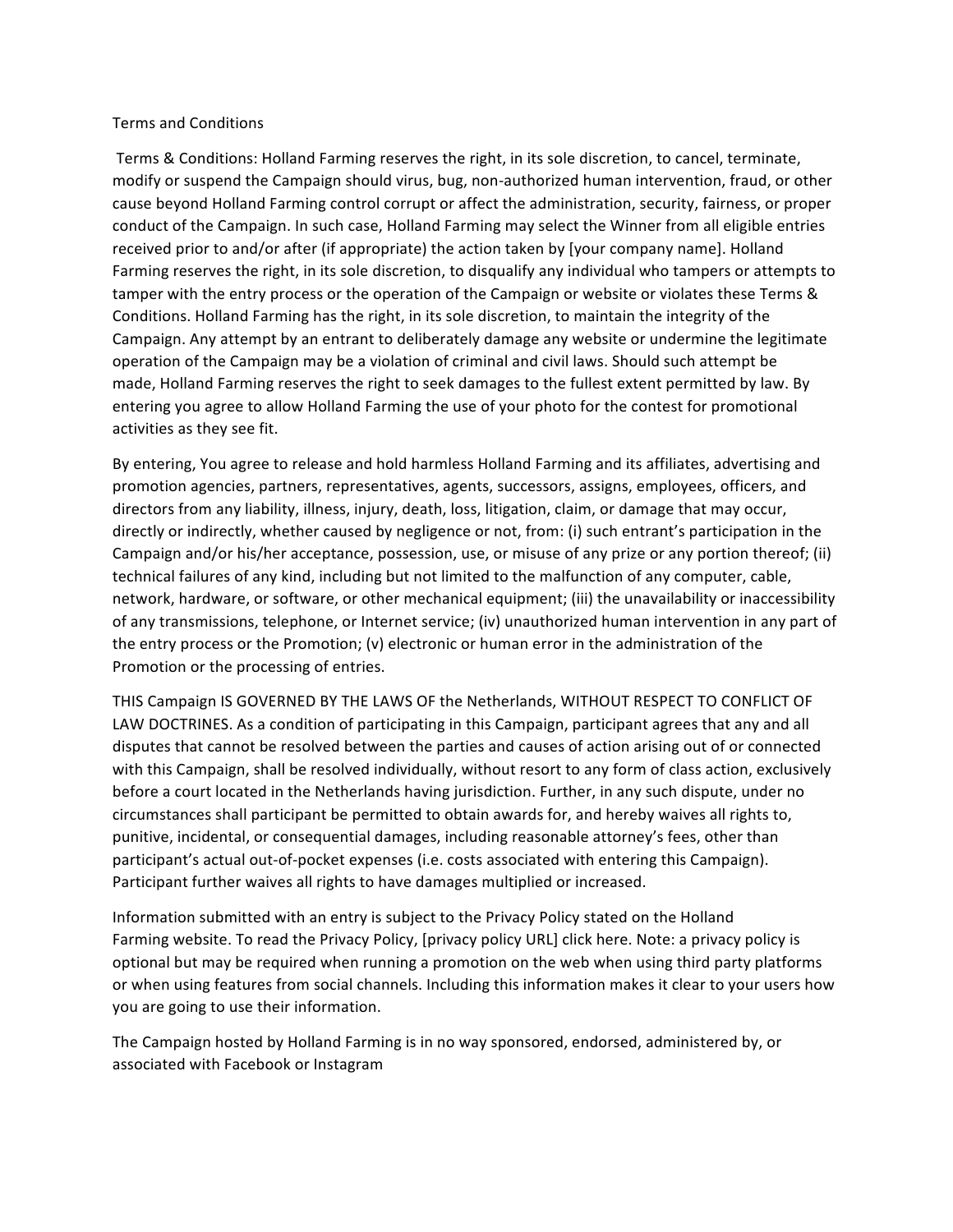By, Clicking "I agree" You, the Contestant, have affirmatively reviewed, accepted, and agreed to all of the Official Rules.

# **Privacy Policy**

Last updated: date 03-2018

Holland Farming operates http://www.hollandfarming.com. This page informs you of our policies regarding the collection, use and disclosure of Personal Information we receive from users of the Site.

We use your Personal Information only for improving user experience and improving the Site. By using the Site, you agree to the collection and use of information in accordance with this policy.

# **Information Collection and Use**

While using our Site, we may ask you to provide us with certain personally identifiable information that can be used to contact or identify you. Personally, identifiable information may include, but is not limited to your name, email address, country of residence

### **Log Data**

Like many site operators, we collect information that your browser sends whenever you visit our Site ("Log Data").

This Log Data may include information such as your computer's Internet Protocol ("IP") address, browser type, browser version, the pages of our Site that you visit, the time and date of your visit, the time spent on those pages and other statistics.

In addition, we may use third party services such as Google Analytics that collect, monitor and analyze this.

#### **Communications**

We may use your Personal Information to contact you with newsletters, marketing or promotional materials and other information that may be considered useful for you.